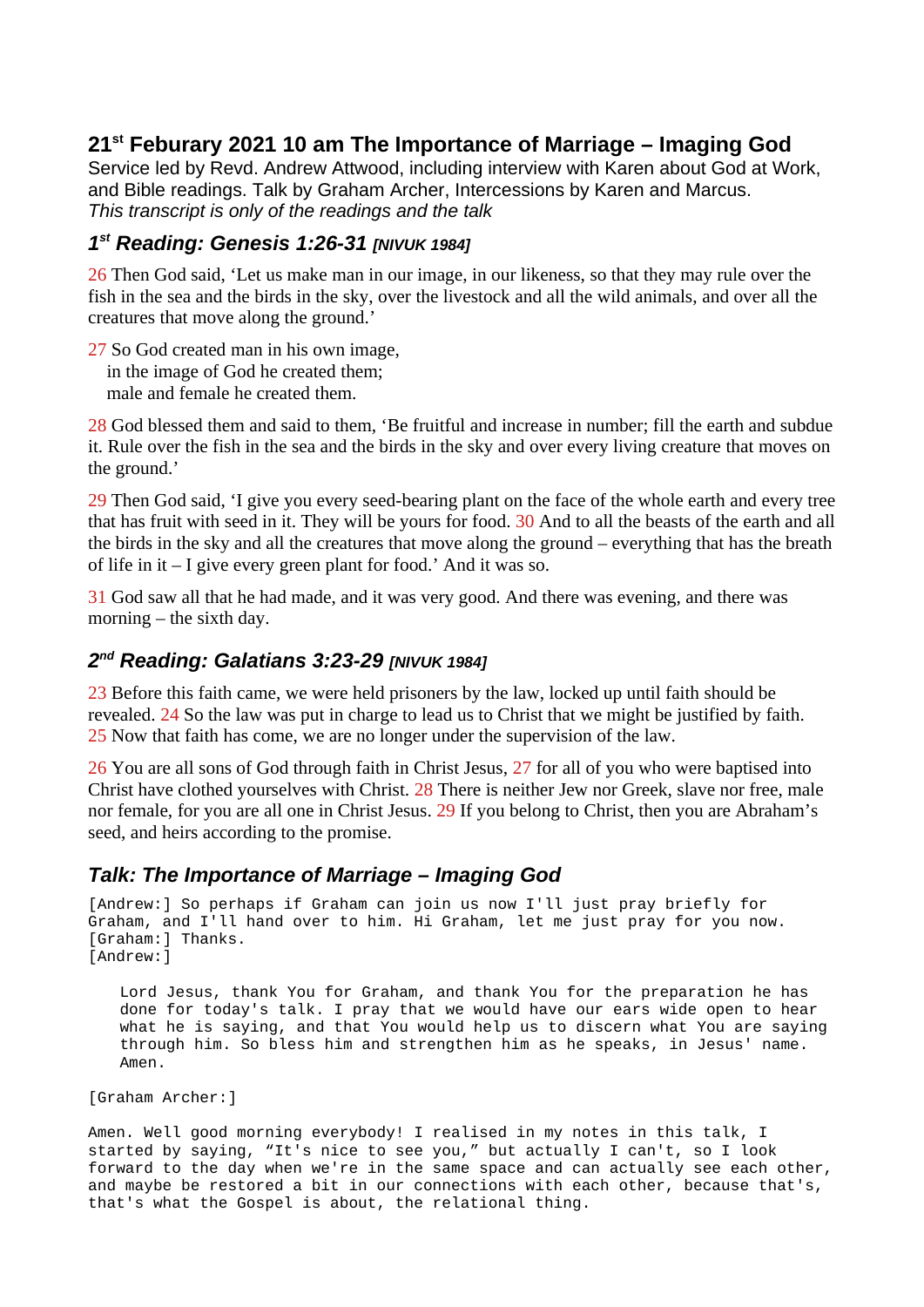Thank you to Andrew for giving me the opportunity to launch this series on marriage. And we always come to that topic with filters that are shaded by our own experience. So I ought to start by acknowledging my own filter, before perhaps recognising some of the others that might be present in this virtual room at the same time. I'm happily married to Diana, we've been married for over 40 years now. Like most people, there's been light and dark shade throughout the years, but generally speaking, marriage has been good to us, and we're glad to be together, and we're glad that God brought us together, and we're glad that God has forced us through difficult times too. So, that means I come to the subject of marriage feeling very positive, very positive.

But I've been a preacher now for over 40 years, and although I'm happy to preach on the topic, it's never easy, because actually our different filters are impacted by the experiences that we have. I think I've now taken between 600 and 700 weddings throughout my ministry, and on each occasion, I think increasingly through the years, I've become more aware of the other filters that might be on people's eyes. Let me just mention some, because they may relate to you as you come to this topic. In an average wedding I would expect that any of the following might be present.

- There might be someone there who longs to find a perfect partner, and is beginning to wonder if it's too late, and actually comes to it with a certain amount of sadness.
- And in the average wedding, I imagine that there's usually someone there who is attracted to the same sex, and is bracing themselves for a preacher in which another insensitive comment might be said for them.
- I imagine that there might be people in a wedding service who are married but are not in a good place with each other, desperately hoping the preacher won't imply that everything about marriages is fun and easy.
- I think increasingly over recent years, I've been aware of those who struggle to be able to equate their view of themselves with what appears to be a picture of kind-of extreme binary sexual identity, gender identity, the girl being very girly and the boy being very masculine in a wedding service.
- Also in in the average wedding there will be someone who has lost their soulmate, and every wedding still brings them to tears and a painful reminder of all that they have lost.

So, the reason I say this is that none of us come to any discussion about this kind of topic without having our own experiences that affect the filters that are upon our eyes.

But as we come to any topic, the place always for us to start is with the Scriptures and what God has got to say to us. And so, Andrew's asked me to say a little bit about the two opening chapters of Genesis, which I'm very happy to do and I want to pick up three themes that I think are strong in those chapters. Let me just share my screen for a while. I won't do this for the whole time, but there's just a few slides we might look at together.

The first theme I want to mention in Genesis 1 is what scholars call the *imago dei*. The creation narrative is foundation in so many aspects to God's story, and not least in the way that it helps us to understand our humanity. One of the foundational theological phrases in what's called the doctrine of humanity is this phrase

## Genesis 1 and the imago dei

 $\ast$  26 Then God said, 'Let us make mankind in our image, in our likeness, so that they may rule over the fish in the sea and the birds in the sky, over the livestock and all the wild animals, and over all the creatures that move along the ground.'

. <sup>27</sup> So God created mankind in his own image

in the image of God he created them; male and female he created them **Genesis 1:26-27** 

- And have put on the new self, which is being renewed in knowledge after the<br>image of its creator. (Colossians 3:10)

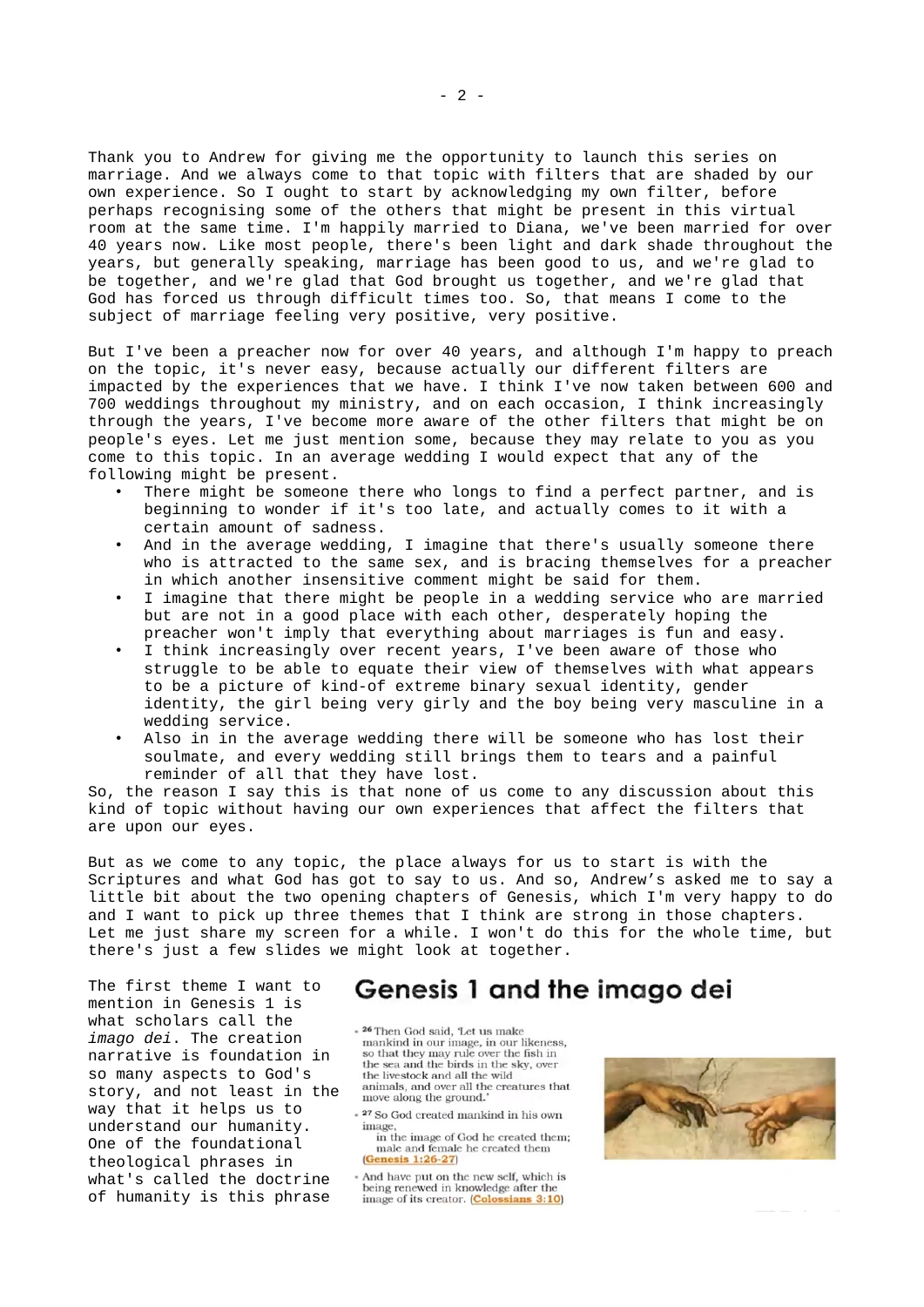*imago dei*. If you put something in Latin, it always sounds more academic and convincing, but it's simply the notion that human beings are made in the image of God. And because we're made in God's image we're able to reflect both His character and His priorities, and the rest of the big story of the Scriptures illustrates all the way through that God keeps trying to call us back to this high calling of being people who know and reflect the character and the grace of God. So, if you look at the prophets that were calling us back to God, if you look at John the Baptist that was inviting us back to God, if you look at Jesus' ministry itself and there in Colossians 3 I've quoted something as well, so God says in the beginning,

... "Let us make mankind in our image, in our likeness, so that they may rule over the fish in the sea and the birds in the sky, over the livestock and all the wild animals, and over all the creatures that move along the ground."

27 So God created humankind in his own image, in the image of God he created them; male and female he created them.

So this thing about the image of God says that foundational to our humanity is this capacity to reflect God and partner with Him in the things that He is seeking to do. It makes clear that our identity isn't all about being married. Whether we're married or we're single, the image of God is in us, whoever we are. It's a creation ordinance, the mark of God is upon our lives. Paul was not married, but he had fullness of life, and he understood that the image of God was the high calling he was called back to. Let me just give you a quotation from somebody who knows more about it than  $me<sup>1</sup>$  $me<sup>1</sup>$  $me<sup>1</sup>$ .

The term *imago dei* (the image of God) refers most fundamentally to two things: first, God's own self-actualization through humankind (He is making Himself visible in humanity); and second, God's care for humankind. To say that humans are in the image of God is to recognize the special qualities of human nature which allow God to be made manifest in humans. In other words, for humans to have the conscious recognition of their being in the image of God means that they are the creature through whom God's plans and purposes can be known and actualized; humans, in this way, can be seen as co-creators with God.

What an amazing thing to think! For me, my love of science, it comes from our ability to discover the world that God has made. And I think science is God's way of helping us to celebrate what He's done. Let me give you a couple of quotes from Pierre Teilhard de Chardin, who said,

After 15 billion years, the universe can finally reflect upon itself through the presence of humanity.

I love this one: he says,

The history of the living world can be summarised as the elaboration of ever-more perfect eyes within a cosmos, in which there's always something more to be seen.

We're made to see God in His creation, and we are made to be part of the actualization of who He is, through our humanity. That to me is foundation to the story of Genesis 1 and Genesis chapter 2, but also we notice that there is a clear statement that God made human beings. It's not that man reflects the character of God, but that male and female are both made in His image. Some would say that it's the participation, the working together of men and women that actually creates the best opportunity for the fullness of the life of God to be expressed.

<span id="page-2-0"></span><sup>1</sup><https://www.pbs.org/faithandreason/theogloss/imago-body.html>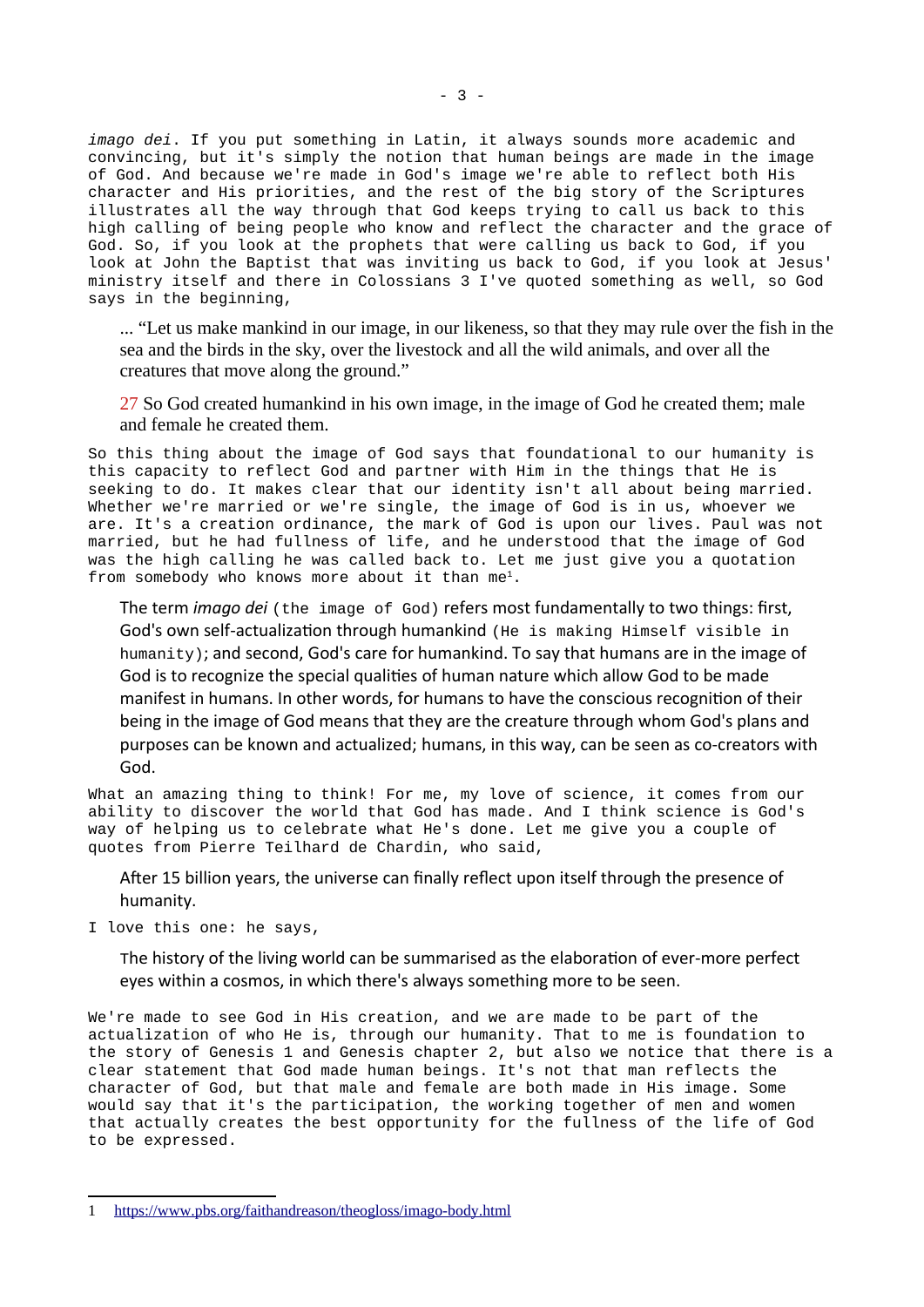Now for many years that simple phrase, "male and female He created them" was blatantly self-evident. My first career was in biochemistry and I was at university in the early days really of the study of genetics. And we were taught in those days that there were a very, very small number of people who genetically were hard to define as male or female, but for the majority of us, the vast majority of us, that genetics defines which of those we were. That was expressed in our biological shape and features. It was also expressed in our biochemistry, different balances of the endocrine system, in the chemicals that slop around men, the chemicals that slop around women, affecting a whole range of both physiological and psychological expressions of who we are. And so that was a fairly clear kind of thing. And maleness and femaleness that is found together in the story of God's creativity, it is key because of the task, one of the tasks that is given to humanity. And you'll know that as you go on in that reading it says, as we read this morning,

27 So God created mankind in his own image, in the image of God he created them; male and female he created them.

28 God blessed them and said to them, "Be fruitful and increase in number; fill the earth and subdue it…"

So part of the maleness and femaleness, the complementarity, is coming together for the purpose for which we are created, to multiply and subdue the earth. The complimentary physiology is the way by which new life is formed. Now, however we take the original story of Adam and Eve to be, it is foundational from the story that continues from it. None of us exists, except for what was established there right at the origin of the species, i.e. the complementarity between male and female, donor DNA from a man planted in the womb of a woman: fruitfulness is dependent upon it, and though we have found a few workarounds in the natural process, nothing fundamentally has changed, and of course cloning – I won't get distracted – is a very different kind of process.

So there's the complementarity of gender. And then the following chapter, chapter 2, illustrates more fully how the coming together of two in a committed relationship is the context in which children are not just born but are nurtured. Reassuringly Adam and Eve didn't seem to be much better at it than most of us are today.

# Genesis 2

- 
- But for Adam no suitable helper was found.
- $\ast$   $^{22}$  Then the LORD God made a woman from the rib he had taken out of the man, and he brought her to the man.
- $^\circ$  This is now bone of my bones and flesh of my flesh; she shall be called "woman", for she was taken out of man.'
- $\bullet$   $^{24}$  That is why a man leaves his father and mother and is united to his wife, and they become one flesh.
- $\scriptstyle\rm *}$   $^{25}$  Adam and his wife were both naked, and they felt no shame

Something about the image of God in human beings enabled us not to be alone, but to find connectedness and the richness of life in the same way as the Father and the Son and the Spirit live in community, so human beings were designed in order to live in community too. The committed complimentary safe and intimate model of Adam and Eve are foundational to the plan of 'multiply and filling the earth'.

18 The LORD God said, "It is not good for the man to be alone. I will make a helper suitable for him"

… But for Adam no suitable helper was found. …

Here's another image that I'll offer. This image is the Hering sculpture in the Victoria and Albert Museum which is from 1520. If chapter 1 is written around the story of the earth and its development,

and humankind as the pinnacle of God's

creativity, reflecting the image of God, chapter 2 is grappling with the glory of relationships that are made possible by humanity.

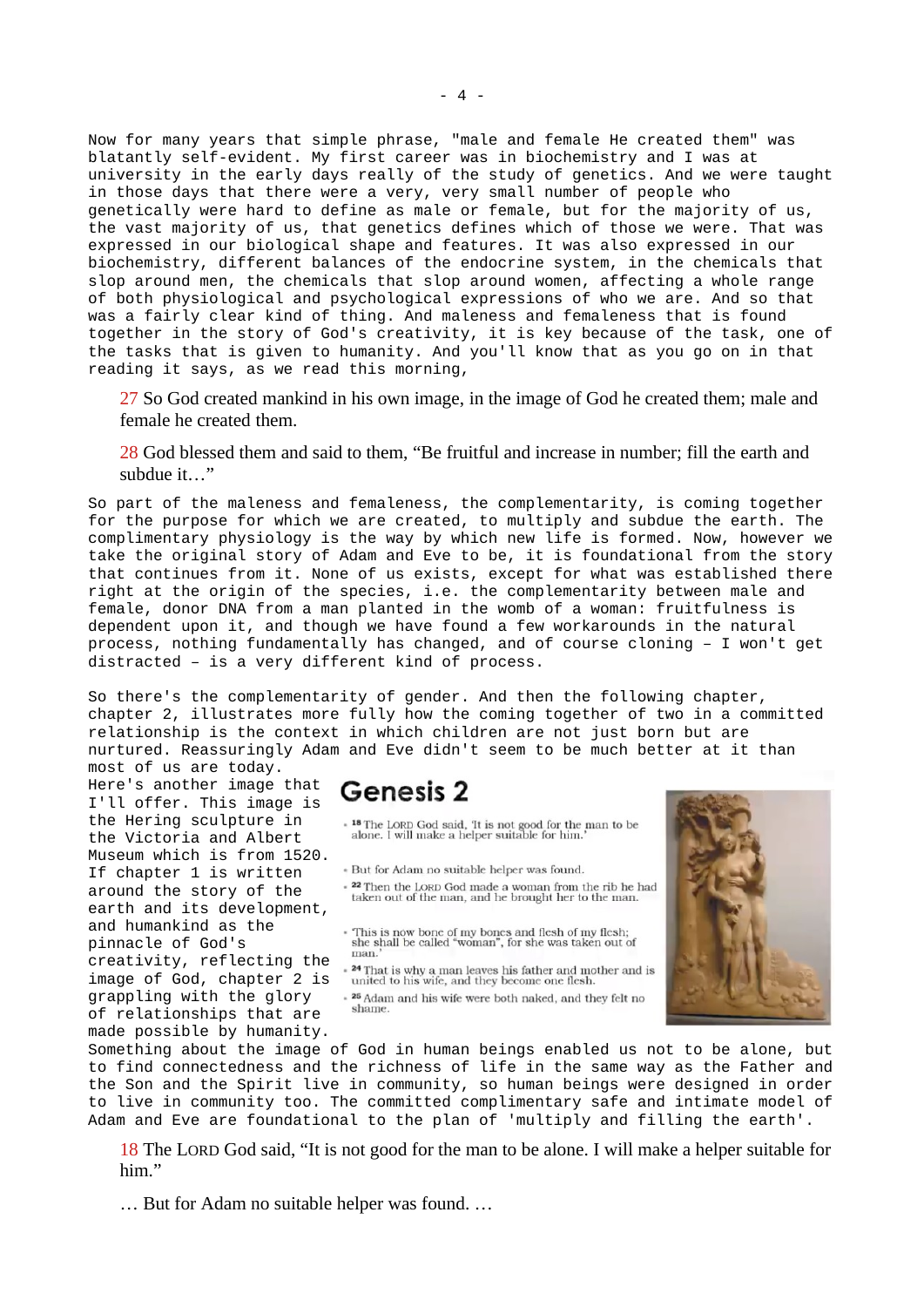22 Then the LORD God made a woman from the rib he had taken out of the man, and he brought her to the man.

… "This is now bone of my bones and flesh of my flesh; she shall be called 'woman', for she was taken out of man."

24 That is why a man leaves his father and mother and is united to his wife, and they become one flesh.

25 Adam and his wife were both naked, and they felt no shame.

So there's something about intimacy without shame, something about complementarity, something about connectedness.

Now, the picture of a man and a woman united in fruitful intimacy, you might say, "Well, that particular image is from donkeys' years ago, Graham, and the stories of it are difficult to understand – I can't make sense of all that surgery and ribs and all that business. Surely it's not relevant to today, it's just from years and years ago." But of course when we look at the New Testament, we see that in Jesus' words, when He was reflecting the Pharisees on what reasons for divorce might be allowed, Jesus Himself quotes these verses from Genesis chapter 1 and says<sup>[2](#page-4-0)</sup>,

4 He answered, "Have you not read that he who made them from the beginning made them male and female, 5 and said, 'For this reason a man shall leave his father and mother and be joined to his wife, and the two shall become one flesh'? 6 So they are no longer two but one flesh. What therefore God has joined together, let not man put asunder."

And in the early church, as I said before, we think He was probably single, He still quoted that same verse<sup>[3](#page-4-1)</sup>, as in His discussions with the Pharisees too.

31 "For this reason" (He says, quoting Genesis 1) "a man shall leave his father and mother and be joined to his wife, and the two shall become one flesh."

So there's a consistency throughout the story. And this is reflected in the marriage service. As I said I think I've taken between 600 and 700 weddings over the years – I don't need to be reminded of the words, they're familiar, they're sort of ingrained in my head, I could do it without thinking.

The Bible teaches us (it says in the introduction) that marriage is a gift of God in creation,

A gift – it's not the only gift, there are lots of gifts of God in creation – but it's one of the gifts of God in creation,

and one of the means of his grace, a holy mystery in which man and woman become one flesh.

And it says,

It is God's purpose that, as husband and wife give themselves to each other in love throughout their lives, they shall be united in that love as Christ is united with his church.

So, again, that thing about being made in the image of God, reflecting the character of God, the complementarity of genders and so on, is enshrined in the marriage service.

<span id="page-4-0"></span><sup>2</sup> [RSV]

<span id="page-4-1"></span><sup>3</sup> In Ephesians 5:31 [RSV]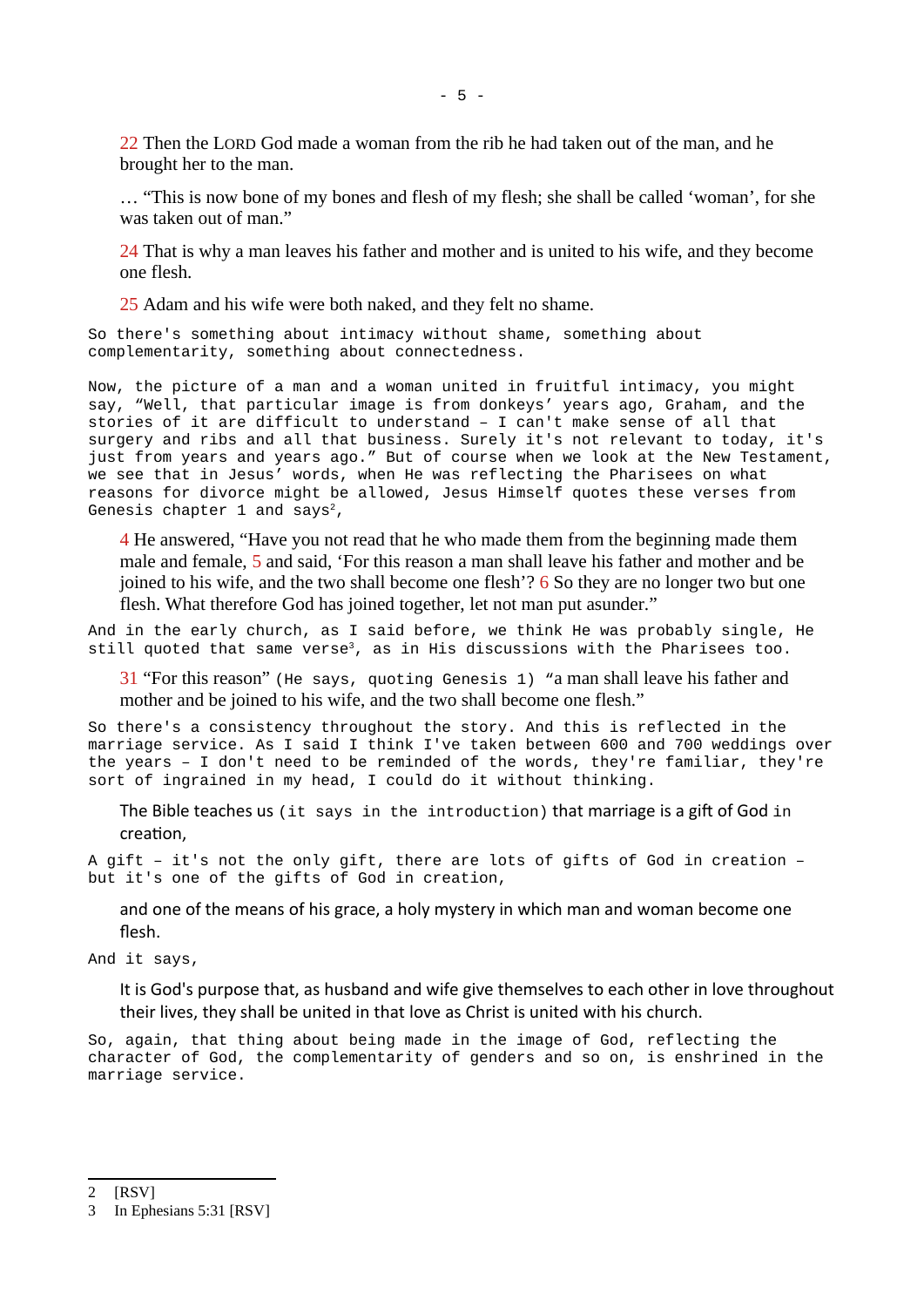And finally, I find this quite moving, these three paragraphs, it talks about the three qualities of actually the marriage relationship, it talks about firstly companionship and connectedness, friendship, good marriages are built on

Marriage is given, that husband and wife may comfort and help each other, living faithfully together in need and in plenty, in sorrow and in joy.

It is given, that with delight and tenderness they may know each other in love, and, through the joy of their intimacy, may strengthen the union of their hearts and lives.

It is given as the foundation of family life in which children may be born and nurtured in accordance with God's will, to his praise and glory.

friendship. Secondly, it talks about intimacy. And then it talks about the foundation of family life in which children may be born and nurtured. There's a consistency with the marriage service to the way that the New Testament handles Genesis chapter 1 and 2, and what's put in Genesis 1 and 2, in terms of our ability to reflect the character and the image of God, our calling to be connected to one another, and wonderful forms of that connectedness, the marriage between husband and wife that allows us to be fruitful, to fill the earth, and subdue it.

Now, you might say, "Graham, you've offered a very linear picture of how it is, from Genesis through to the present day." And that's absolutely true. But we're currently engaged in something nationally called 'living in love and faith'. It's a discussion about marriage that's taking place up and



down the country, as we try and grapple with the fact that a number of us come to this discussion with a whole lot of other filters and a whole lot of priorities and expectations. There are two big questions that are being considered:

- one is, "Can we really say that human beings are just binary in an era when there are ever new definitions of gender that are being defined or self-defined? Is 'binary' a concept that we can no longer quite engage with or buy into?"
- And the second big question that we're facing as a church and society is, "Can we really say that marriage is only a lifelong covenant between a man and a woman, especially now that our legal framework for the nation allows for something else, a committed relationship between two people of the same sex?"

In this discussion about these new strands of thinking, these new questions that have emerged, there are two terms that are often used to describe our responses. They're not perfect terms, terms are never perfect, but

- you will sometimes hear people described or describing themselves as 'orthodox' on the issue of human sexual sexuality, by which a person will mean, "That which I see as the biblical origins I still embrace as being God's normative for human beings."
- And then you will also hear the term 'revisionist': people who might say, "Well, you know what? The Bible talks about this as the kind of normal situation, but that was years ago, and it's time that we revised our understanding of what it means to be in a marriage covenant in the light of what we've been discovering about gender, about attraction, and so on and so forth."

And so that's the kind of parameters within which the discussion is taking place.

So let me just conclude with a couple of challenges to us wherever we sit in that spectrum, and one encouragement that comes from the Archbishop.

Firstly, for those of us who come to the debate and willingly embrace what you might call a more orthodox perspective on these issues, there are theological challenges and there are pastoral challenges.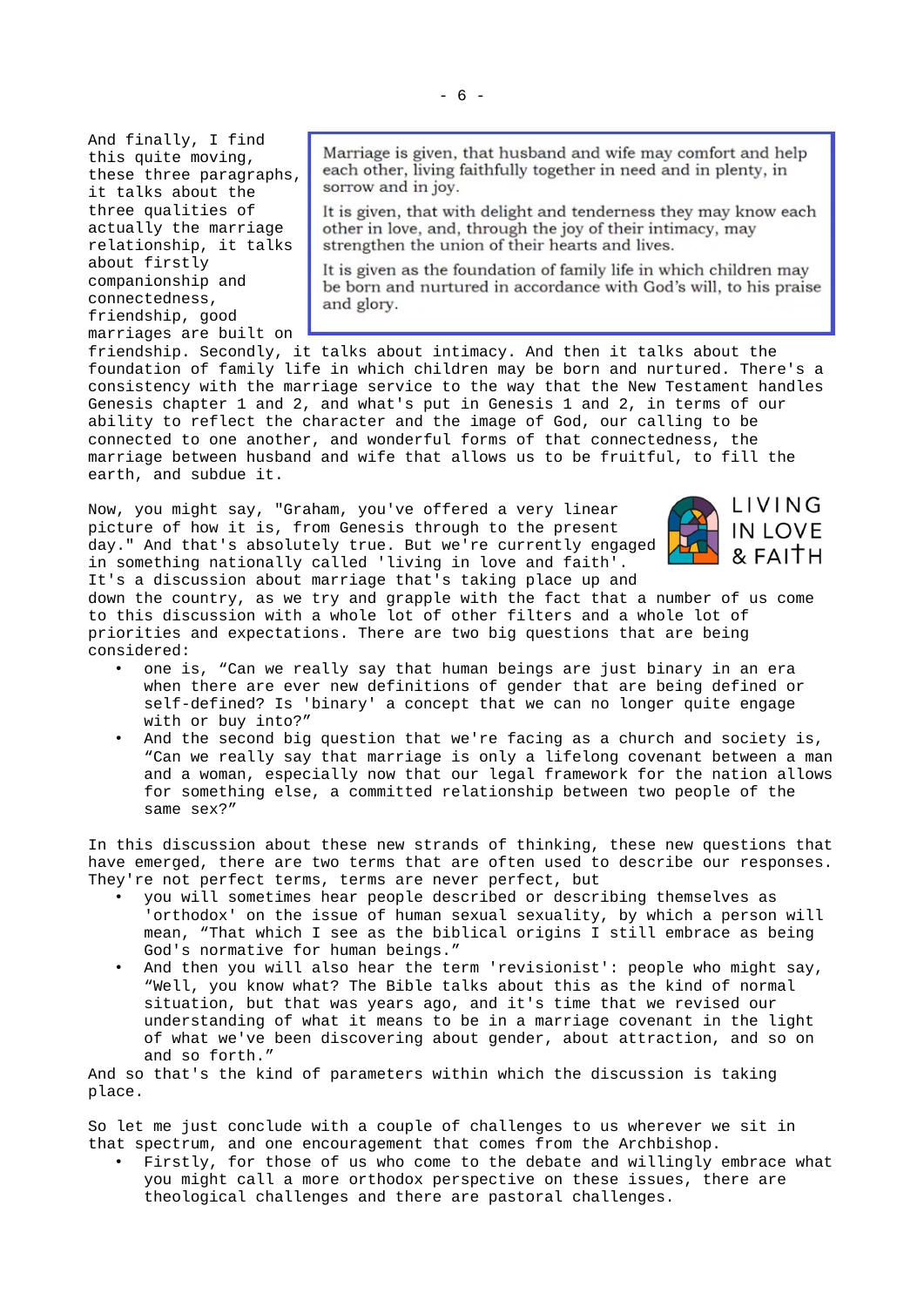- The theological challenge is thinking through what we hold, treasure and believe in the light of new thinking, because it's not impossible for the church sometimes to think that it's understanding of how things are ('The world is flat') is based on a theological perspective, which is not a complete perspective. So we need to think through theologically what we believe also in the light of new discoveries and new thinking about these issues.
- And for those of us who hold an orthodox position on this stuff, we need to make sure that we hold it in such a way that the unintended consequence of what we believe is that within our community those who see things in a different way don't feel that they have no access to us as a community or no access particularly to the grace that we are seeking to express of the Good News of Jesus Christ. It's the pastoral challenge if you like.
- And for those of us that hold more of a kind of revisionist view that want to say we want to move from what used to be, we want something completely different,
	- There's a theological challenge there as to what we do with the Biblical texts that seem to speak about the binary nature of humanity, and the connectedness across that as being the sort of expected norm within the Biblical trend.
	- And of course pastorally there is also the thought that's how I express a revisionist view recognising that it isn't the only view that exists within the body of Christ, and God is calling us to still be in community with one another, in the light of different perspectives.

These are not easy things. If they were easy things to consider they would they would have happened in a moment. And two things have happened within the Church of England:

- Two years ago, something called the '6 pastoral principles' were developed, which was an attempt to say, "How do we have good conversations about things we might disagree with?"
- And the second thing is the 'living in love and faith' initiative, which is, "How do we give expression to the wide range of differing theological perspectives that are held and enable ourselves to have the best conversation about marriage going into the future?"

The phrase that I picked up from Justin Welby was that he asked that we might have the conversation with the same grace and love that has been extended to us in Christ.

So there's our starting position, there'll be three or four more talks that come through this series, and I ask you to pray for Andrew, and pray for all Christian leaders, as they seek to navigate their way through this important topic.

Let's pray together, shall we?

Father, we recognise that these pastoral issues that we come to, and we recognise, Father, that our own experiences impact the way that we think, and often cause us to feel the pain that comes from all sorts of things in our lives, where we wish that things might be different.

So we pray, Father, that as You seem to establish marriage as a good thing, there right at the beginning of time, that was underlined by Jesus, though not embraced by Him, we pray that You would help us to have this conversation in a way that leads us ever closer to Your heart and Your mind, that we may best reflect the image of God in the way that we live and the things that we say, in Jesus' name. Amen.

[Andrew:] Amen.